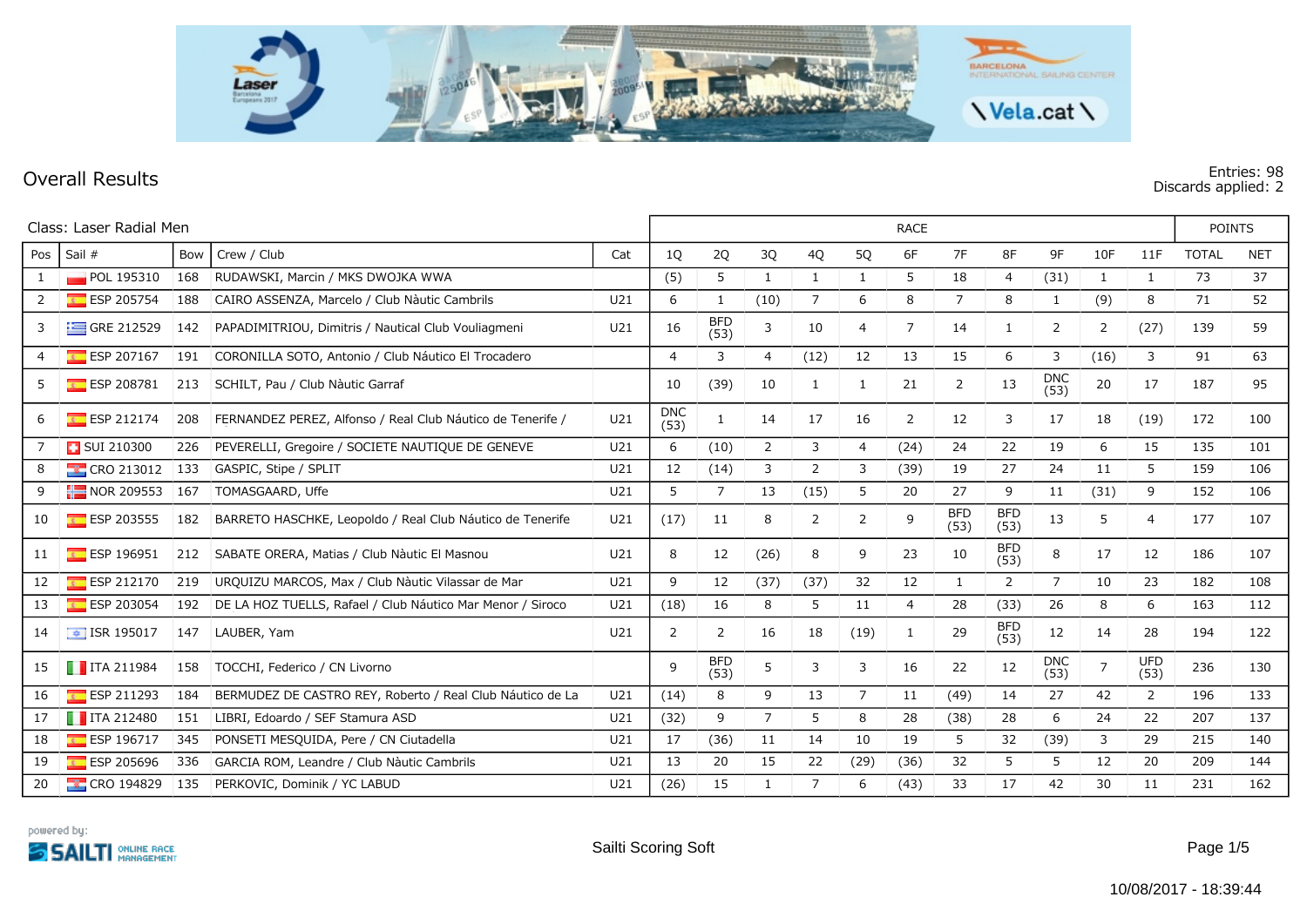| 21 | <b>B</b> SUI 209205                        | 229 | VERHULST, Gauthier / Club Nautique Pully                    | U21             | (30)           | 24             | $\overline{2}$     | 4              | 11             | 22                 | (42)           | 24                 | 18                 | 21   | 36                 | 234 | 162 |
|----|--------------------------------------------|-----|-------------------------------------------------------------|-----------------|----------------|----------------|--------------------|----------------|----------------|--------------------|----------------|--------------------|--------------------|------|--------------------|-----|-----|
| 22 | GRE 212069                                 | 141 | KYRPOGLOU, Pandelis / Nautical Club Vouliagmeni             | U <sub>21</sub> | (27)           | 17             | 18                 | 20             | 15             | (38)               | 25             | 10                 | $\overline{4}$     | 26   | 31                 | 231 | 166 |
| 23 | <b>D</b> POR 172168                        | 348 | MARTINS LOUREIRO, Bernardo Maria / Club Naval de Cascais    | U21             | 13             | (29)           | 21                 | 16             | 21             | 10                 | 9              | 11                 | 29                 | 36   | (47)               | 242 | 166 |
| 24 | <b>B</b> SUI 209936                        | 339 | ROLAZ, Nicolas / Club Nautique Morgiens                     | U <sub>21</sub> | (24)           | $\overline{2}$ | 12                 | 9              | $\overline{7}$ | (45)               | 34             | 16                 | 33                 | 38   | 21                 | 241 | 172 |
| 25 | ESP 203518                                 | 343 | CABOT SANCHO, Luis / CMSAP - C'an Pastilla                  | U21             | 19             | 10             | 5                  | (20)           | 5              | 33                 | 20             | <b>BFD</b><br>(53) | 21                 | 29   | 30                 | 245 | 172 |
| 26 | <b>ESP 209181</b>                          | 206 | MULLEE, Finn / Club Náutico Los Nietos                      | U21             | 25             | 11             | 20                 | (30)           | 24             | 15                 | 16             | 18                 | 20                 | 27   | <b>DSQ</b><br>(53) | 259 | 176 |
| 27 | $E$ ESP 212142                             | 216 | TÁBARA, Jorge / Real Club Náutico de La Coruña              | U21             | $\overline{4}$ | 5              | 23                 | 26             | (35)           | 14                 | 8              | 23                 | 30                 | (50) | 46                 | 264 | 179 |
| 28 | $\blacksquare$ ITA 210031                  | 156 | RIBOLZI, Andrea / Circolo Velico Canottieri Intra           | U21             | $\overline{7}$ | 4              | (36)               | 33             | 34             | 18                 | 3              | 19                 | 23                 | 39   | (45)               | 261 | 180 |
| 29 | $E$ ESP 198733                             | 195 | FLOREZ ESTRADA, Jesus / Real Club Náutico Valencia          |                 | (36)           | 6              | 17                 | 27             | 23             | 27                 | 23             | 30                 | <b>DNC</b><br>(53) | 15   | 13                 | 270 | 181 |
| 30 | $\frac{1}{200}$ GBR 208663                 | 139 | ELVIN, Ben / Stokes Bay SC                                  |                 | 29             | (32)           | $\overline{7}$     | 6              | 9              | 31                 | 11             | <b>BFD</b><br>(53) | 25                 | 33   | 38                 | 274 | 189 |
| 31 | $\sqrt{15}$ ISR 199367                     | 146 | ASHER, Guy / Hapoel-Ginoset                                 | U21             | (22)           | 21             | 11                 | 21             | 12             | (40)               | 31             | 26                 | 28                 | 34   | $\overline{7}$     | 253 | 191 |
| 32 | $\blacksquare$ ITA 210764                  | 150 | ELENA, Nicolo / CMD Diano Marina                            |                 | 16             | (40)           | 6                  | 6              | 10             | 32                 | 46             | <b>BFD</b><br>(53) | 10                 | 13   | DSQ<br>(53)        | 285 | 192 |
| 33 | <b>D</b> POR 207026                        | 349 | MATEUS, Lourenco / Associação Naval de Lisboa               | U21             | (37)           | 4              | 22                 | 15             | 15             | 34                 | 41             | <b>BFD</b><br>(53) | 15                 | 37   | 10                 | 283 | 193 |
| 34 | $E$ ESP 198735                             | 194 | FERNANDEZ, Socrates / Club Náutico El Trocadero             |                 | 20             | (49)           | 13                 | 8              | 14             | 17                 | 13             | <b>BFD</b><br>(53) | <b>DNC</b><br>(53) | 45   | 14                 | 299 | 197 |
| 35 | $\equiv$ GRE 207459                        | 143 | ZAMIT, Loukianos / Vouliagmeni Nautical Club                | U21             | 11             | 17             | 20                 | 19             | (22)           | (41)               | 26             | 15                 | 35                 | 25   | 34                 | 265 | 202 |
| 36 | <b>ESP 212314</b>                          | 205 | MOURE, Victor / Club Nàutic El Masnou                       | U21             | 3              | $\overline{7}$ | 32                 | 32             | (36)           | 26                 | 17             | <b>BFD</b><br>(53) | 36                 | 19   | 32                 | 293 | 204 |
| 37 | <b>B</b> SUI 211844                        | 228 | SCORNAIENGHI, Jacopo / CIRCOLO VELICO CUZANO                | U21             | (43)           | 21             | 12                 | 17             | 16             | 35                 | 43             | 20                 | 9                  | (46) | 33                 | 295 | 206 |
| 38 | FRA 211288                                 | 138 | MAURIN, Léo / USAM                                          | U21             | (32)           | 14             | 19                 | 25             | 18             | 3                  | (50)           | $\overline{7}$     | 37                 | 47   | 37                 | 289 | 207 |
| 39 | ESP 211082                                 | 215 | SIMO, Victor / Club Nàutic Vilassar de Mar                  | U <sub>21</sub> | (23)           | 9              | 9                  | 11             | 18             | (49)               | 30             | 34                 | 32                 | 41   | 25                 | 281 | 209 |
| 40 | $\blacksquare$ HUN 211991                  | 144 | VEISSE, Zoltan / Balatoni Yatch Club                        | U21             | 19             | 28             | <b>UFD</b><br>(53) | 12             | 14             | 42                 | (47)           | 29                 | 14                 | 35   | 16                 | 309 | 209 |
| 41 | $E$ ESP 178495                             | 179 | ALFREDO, Gómez Bermudo / Club de Actividades Náuticas       |                 | -1             | (34)           | 16                 | 21             | 19             | 6                  | 44             | <b>BFD</b><br>(53) | 34                 | 40   | 35                 | 303 | 216 |
| 42 | $\blacksquare$ IRL 211147                  | 145 | WALLACE, Ronan / WHBTC                                      |                 | 35             | (38)           | 6                  | $\overline{4}$ | 8              | 50                 | 39             | <b>BFD</b><br>(53) | 44                 | 23   | 18                 | 318 | 227 |
| 43 | $\blacksquare$ POR 212143 175              |     | ROUXINOL, Miquel / clube de Vela de Vima do Castelo         | U21             | 25             | (29)           | 18                 | 9              | 17             | 47                 | 21             | <b>BFD</b><br>(53) | 22                 | 32   | 39                 | 312 | 230 |
| 44 | ESP 207980                                 | 220 | URQUIZU MARCOS, Jan / Club Nàutic Vilassar de Mar           | U21             | 14             | 3              | 34                 | (41)           | 39             | 25                 | 6              | 25                 | 38                 | 51   | <b>DNC</b><br>(53) | 329 | 235 |
| 45 | $E = ESP 183192$                           | 211 | RUIZ IBAÑEZ, José Manuel / Club Náutico Los Nietos / Siroco | U21             | 10             | 15             | 25                 | (34)           | 22             | <b>DNC</b><br>(53) | 37             | 31                 | 45                 | 28   | 24                 | 324 | 237 |
| 46 | <b>Example 5 ESP 192397</b> 217 TOUS, Xavi |     |                                                             |                 | 26             | (38)           | 17                 | 19             | 25             | 51                 | $\overline{4}$ | <b>BFD</b><br>(53) | 41                 | 22   | 42                 | 338 | 247 |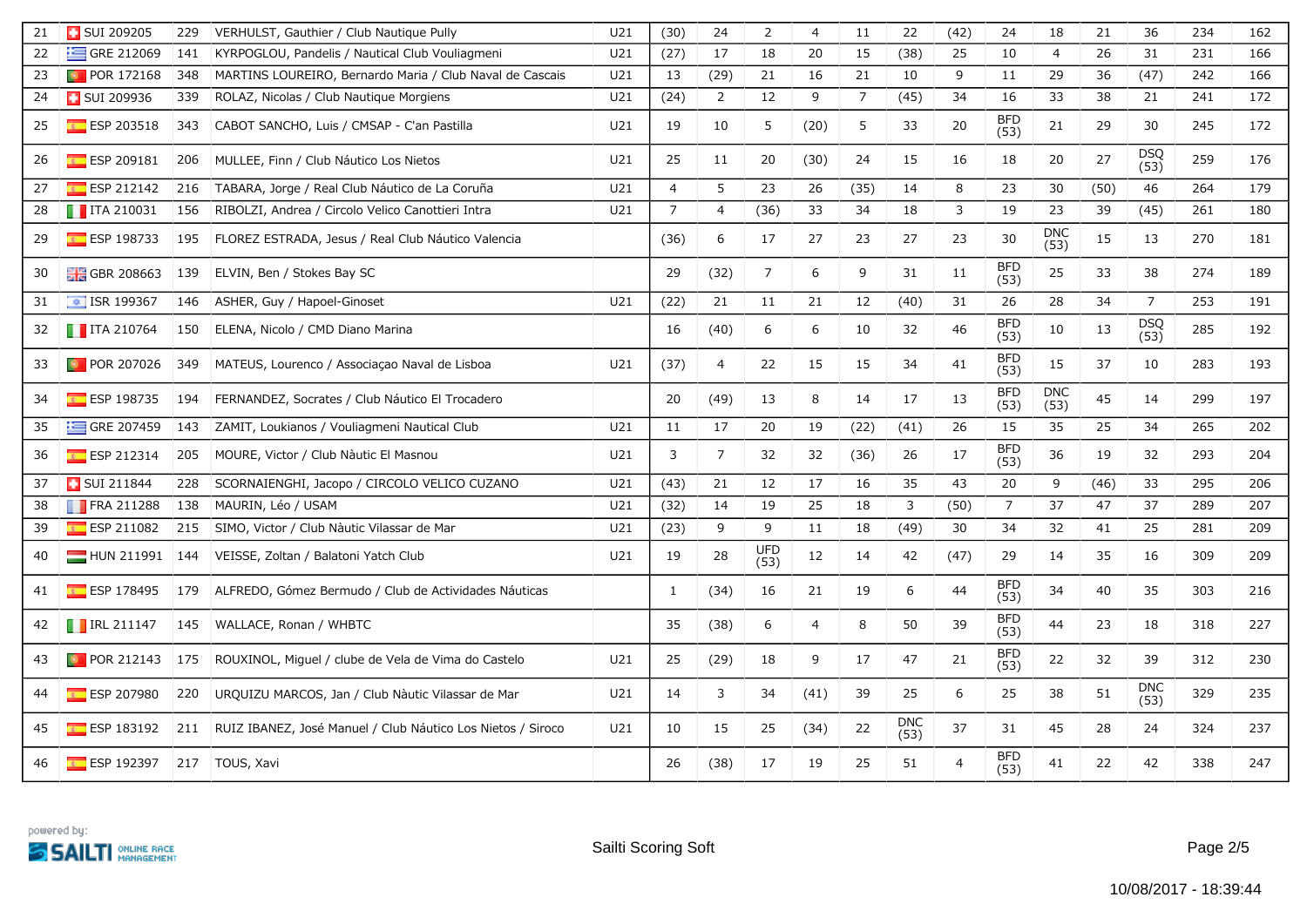| 47 | NED 207504 87             |     | KRAAN, Pieter / KWS                                           | U21             | (33)           | 20                 | 14             | 11   | $\overline{2}$     | $30\,$         | 48             | BFD<br>(53)        | 40                 | 43                 | 43                 | 337 | 251 |
|----|---------------------------|-----|---------------------------------------------------------------|-----------------|----------------|--------------------|----------------|------|--------------------|----------------|----------------|--------------------|--------------------|--------------------|--------------------|-----|-----|
| 48 | $E$ ESP 203990            | 185 | BETHENCOURT FUENTES, Alejandro / Real Club Náutico de         | U21             | 1              | (13)               | $\overline{a}$ | 13   | 13                 | 29             | 35             | <b>DNC</b><br>(53) | <b>DNC</b><br>(53) | <b>DNC</b><br>(53) | <b>DNC</b><br>(53) | 320 | 254 |
| 49 | <b>B</b> SVK 164429       | 178 | MELIS, Patrik / YC Tatran Bratislava                          | U21             | 30             | 8                  | 28             | (39) | 25                 | 44             | 40             | 36                 | <b>BFD</b><br>(53) | 44                 | 26                 | 373 | 281 |
| 50 | $\sim$ TUR 206642         | 231 | DOKMECI, Nogay / TURKISH SAILING TEAM                         |                 | 12             | (22)               | 22             | 14   | 17                 | 37             | 36             | <b>BFD</b><br>(53) | <b>BFD</b><br>(53) | 48                 | 44                 | 358 | 283 |
| 51 | $\blacksquare$ ITA 211985 | 154 | PETROLI, Antonio / LNI Napoli                                 |                 | 21             | (37)               | 15             | 22   | 27                 | 48             | (51)           | 35                 | 43                 | 49                 | 40                 | 388 | 300 |
| 52 | $\Box$ LTU 210163         | 162 | JANULIONIS, Radvilas / Bangputys                              | U21             | 7              | 30                 | (38)           | 23   | <b>DNC</b><br>(53) | $\overline{3}$ | 18             | 4                  | $\mathbf{1}$       | $\overline{2}$     |                    | 179 | 88  |
| 53 | ESP 208304                | 189 | CARCELLE, Albert / Club Nàutic Salou                          | U <sub>21</sub> | $\overline{3}$ | 24                 | 33             | (38) | (39)               | 20             | 8              | 6                  | 5                  | $\overline{7}$     |                    | 183 | 106 |
| 54 | $E$ ESP 211436            | 199 | JORDAN, Julio / Real Club Náutico de Tenerife                 | U21             | 15             | 19                 | 31             | (42) | 30                 | 5              | $\mathbf{1}$   | $\mathbf{1}$       | 18                 | <b>DNC</b><br>(52) |                    | 214 | 120 |
| 55 | ESP 213377                | 204 | MATEU, David / Club Nàutic Bétulo                             |                 | 23             | 22                 | (29)           | (26) | 24                 | 14             | 10             | 17                 | $\overline{2}$     | 14                 |                    | 181 | 126 |
| 56 | $E = ESP 212176$          | 202 | MARTINEZ GÖRBIG, Francesc / Club Nàutic Garraf                | U21             | 28             | <b>BFD</b><br>(53) | 26             | (28) | 20                 | 16             | $\overline{2}$ | 14                 | 15                 | 6                  |                    | 208 | 127 |
| 57 | ESP 204672                | 218 | TRUEBA, Tomás / RCMA - RSC                                    | U21             | 20             | 6                  | (41)           | 30   | <b>DNC</b><br>(53) | $\overline{7}$ | 16             | 9                  | 19                 | 23                 |                    | 224 | 130 |
| 58 | $\blacksquare$ ITA 174327 | 148 | BONETTI, Michele / C.N. San Benedettese                       | U21             | (38)           | 25                 | (27)           | 24   | 26                 | 21             | 9              | 22                 | 6                  | 8                  |                    | 206 | 141 |
| 59 | $\blacksquare$ ITA 211329 | 157 | SIBILIA, Erberto / C. C. Irno                                 |                 | 28             | 35                 | 25             | (36) | 26                 | 13             | 6              | <b>BFD</b><br>(52) | $\overline{7}$     | 3                  |                    | 231 | 143 |
| 60 | <b>B</b> AND 209814       | 131 | ARAJOL, Gorka / Federació Andorrana de Vela                   |                 | 31             | 19                 | (32)           | (32) | 29                 | 27             | 15             | 5                  | 9                  | 9                  |                    | 208 | 144 |
| 61 | <b>RUS 205310</b>         | 177 | TERESHKIN, Kirill / YC Krasnodar                              | U21             | 8              | 26                 | (33)           | 31   | (36)               | 8              | 33             | 12                 | 4                  | 24                 |                    | 215 | 146 |
| 62 | <b>D</b> POR 199705       | 174 | PEIXOTO, Joao / Clube de Vela de Viano do Castelo             | U21             | 18             | <b>BFD</b><br>(53) | 28             | 36   | 28                 | 6              | $\overline{4}$ | 8                  | 26                 | <b>DNC</b><br>(52) |                    | 259 | 154 |
| 63 | <b>D</b> POR 207029       | 171 | GOMES, Guillherme / Club Naval de Cascais                     | U21             | 15             | 18                 | (42)           | 35   | 33                 | $\mathbf{1}$   | 13             | 18                 | <b>BFD</b><br>(52) | 26                 |                    | 253 | 159 |
| 64 | <b>M</b> MNE 210014 163   |     | MARKOVIĆ, Ilija / JK Delfin                                   | U21             | (34)           | 18                 | (30)           | 28   | 20                 | 19             | 21             | 26                 | 10                 | 17                 |                    | 223 | 159 |
| 65 | $\blacksquare$ ITA 205258 | 149 | BONFILI, Guglielmo Maria / Club Vela Portocivitamova          |                 | 22             | 28                 | 38             | (40) | 40                 | 11             | 5              | $\overline{7}$     | <b>BFD</b><br>(52) | 16                 |                    | 259 | 167 |
| 66 | $\blacksquare$ ITA 208734 | 152 | MAROLLI, Alessandro                                           |                 | 36             | 30                 | 35             | (38) | (43)               | 10             | 14             | 13                 | 22                 | 22                 |                    | 263 | 182 |
| 67 | $E$ ESP 198776            | 334 | BASTERRA, Perico / Real Club Marítimo del Abra- Real Sporting | U21             | 33             | 27                 | 47             | (49) | <b>DNC</b><br>(53) | 9              | 11             | $\overline{2}$     | 21                 | 34                 |                    | 286 | 184 |
| 68 | $\bullet$ POR 212211      | 350 | TOMÁS, João / SIROCCO TEAM                                    | U21             | 27             | 33                 | 30             | 24   | <b>UFD</b><br>(53) | $17$           | 12             | 33                 | <b>RET</b><br>(52) | 11                 |                    | 292 | 187 |
| 69 | $\blacksquare$ ITA 205260 | 155 | RECANATINI, Gabriele / L.N.I. ANONA                           | U21             | 2              | <b>BFD</b><br>(53) | 47             | 42   | 37                 | $\overline{2}$ | 20             | 24                 | 17                 | <b>UFD</b><br>(52) |                    | 296 | 191 |
| 70 | LAT 210522                | 161 | ZVILNA, Eriks Karlis / Topper Club                            |                 | (45)           | 26                 | 21             | 25   | 31                 | (35)           | 31             | 25                 | 3                  | 30                 |                    | 272 | 192 |
| 71 | $\sim$ CZE 210413         | 134 | PRIKRYL, Benjamin / LS Kromeriz                               | U21             | 37             | 23                 | 29             | 40   | (44)               | 33             | 27             | 10                 | <b>BFD</b><br>(52) | 5                  |                    | 300 | 204 |
| 72 | ESP 211378                | 197 | GRAU, Joan / Club Nàutic Vilassar de Mar                      | U21             | (47)           | 41                 | 39             | (46) | 32                 | 15             | 35             | 15                 | 12                 | 18                 |                    | 300 | 207 |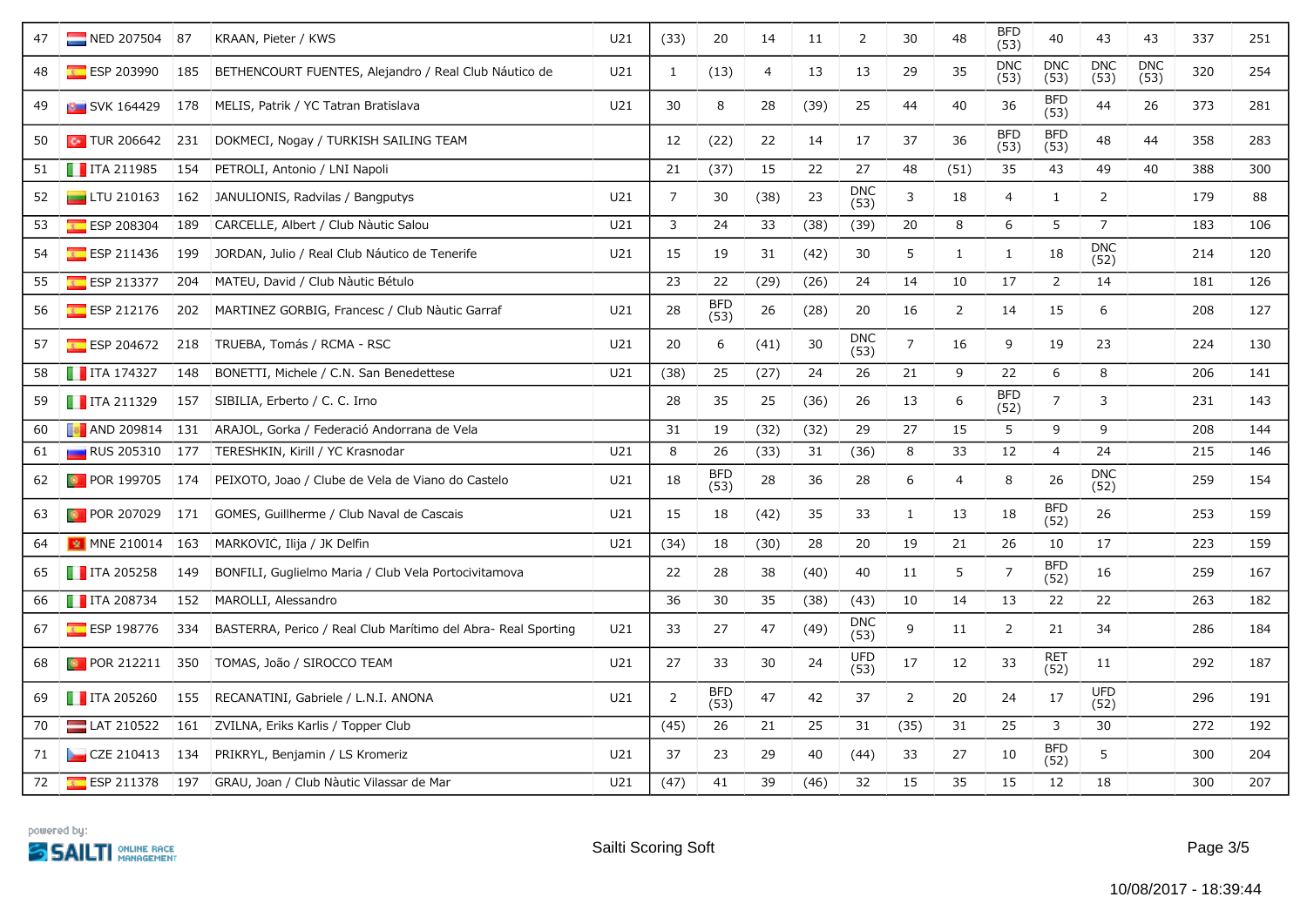| 73 | $E$ ESP 204143            | 342 | DIEGO REVUELTA, Néstor / CMSAP - C'an Pastilla / Nautipaints | U <sub>21</sub> | (41) | 27                 | (41) | 35                 | 38                 | $\overline{4}$     | 34                    | 28   | 23                 | 29                  | 300   | 218   |
|----|---------------------------|-----|--------------------------------------------------------------|-----------------|------|--------------------|------|--------------------|--------------------|--------------------|-----------------------|------|--------------------|---------------------|-------|-------|
| 74 | $\blacksquare$ NOR 203262 | 166 | HEIMONEN, Aron / Bundetjarden SeilFarcin                     | U21             | 21   | 31                 | (45) | 43                 | 43                 | 25                 | $\overline{7}$        | 3    | <b>DNC</b><br>(52) | <b>DNC</b><br>(52)  | 322   | 225   |
| 75 | <b>B</b> SUI 207601       | 223 | BORSELLA, Luca / CVLL                                        | U <sub>21</sub> | (41) | 25                 | 34   | 27                 | 27                 | <b>UFD</b><br>(52) | <b>UFD</b><br>(52)    | 16   | 16                 | 28                  | 318   | 225   |
| 76 | <b>B</b> SUI 212770       | 224 | FERRARI, Paolo / CIRCOLO VELICO LAGO DI LUGANO               | U21             | 34   | 23                 | (40) | 34                 | 31                 | <b>UFD</b><br>(52) | <b>UFD</b><br>(52)    | 34   | 8                  | 12                  | 320   | 228   |
| 77 | $\blacksquare$ ITA 208235 | 153 | PARIS, Alessio / Club del Mare Diano Marina                  | U21             | (46) | 32                 | 37   | 44                 | 28                 | 24                 | 19                    | 30   | <b>BFD</b><br>(52) | 15                  | 327   | 229   |
| 78 | $E$ ESP 211291            |     | 221 VAN DER PLOEG, Jose Maria / Club Nàutic El Balís         | U21             | (44) | <b>BFD</b><br>(53) | 27   | 23                 | 38                 | 28                 | 29                    | 38   | 28                 | 27                  | 335   | 238   |
| 79 | $\blacksquare$ ITA 208639 |     | 159 TULLI, Matteo / NAUTICLUB CASTELFUSANO                   | U21             | 24   | (43)               | 31   | 29                 | 30                 | 40                 | 36                    | 32   | 24                 | <b>UFD</b><br>(52)  | 341   | 246   |
| 80 | $E$ ESP 193470            | 346 | SEBASTIAN, Fernando / CN Ciutadella                          | U21             | (45) | 34                 | 35   | 45                 | 34                 | 18                 | <b>UFD</b><br>(52)    | 36   | 27                 | 19                  | 345   | 248   |
| 81 | CZE 203036                |     | 333 NUC, Mario / JK Pzlen                                    | U21             | (48) | 36                 | 43   | 31                 | 37                 | 22                 | 32                    | 35   | <b>BFD</b><br>(52) | 20                  | 356   | 256   |
| 82 | $E = ESP 178052$          |     | 210 REY-BALTAR, Manuel / RCMA-RSC                            | U21             | 40   | 42                 | 23   | 18                 | (45)               | <b>DNC</b><br>(52) | <b>UFD</b><br>(52)    | 23   | <b>BFD</b><br>(52) | 10                  | 357   | 260   |
| 83 | <b>8</b> AND 209954       | 132 | ARAJOL LOPEZ, Eduard / Federació Andorrana de Vela           |                 | 46   | 31                 | (50) | (49)               | 47                 | 26                 | 17                    | 39   | 35                 | 32                  | 372   | 273   |
| 84 | <b>B</b> SUI 199857       | 225 | GALLI, Federico                                              | U21             | (47) | 39                 | (49) | 37                 | 42                 | 39                 | <b>SCP</b><br>(45.60) | 11   | 29                 | 36                  | 374.6 | 278.6 |
| 85 | ESP 203977                | 186 | BOLUDA, Xavier / Club Nàutic El Balís                        |                 | 40   | 16                 | 39   | <b>DNC</b><br>(53) | <b>DNC</b><br>(53) | <b>DNC</b><br>(52) | <b>DNC</b><br>(52)    | 29   | <b>BFD</b><br>(52) | $\overline{4}$      | 390   | 284   |
| 86 | $E$ ESP 190964            | 190 | CARMONA LOPEZ, Ander / Club De Vela Navarra                  |                 | 31   | 41                 | 43   | 43                 | UFD<br>(53)        | 37                 | 22                    | 42   | <b>BFD</b><br>(52) | 25                  | 389   | 284   |
| 87 | $\blacksquare$ ITA 207943 | 160 | VERGOTTINI, Andrea / Circolo Vela Bellano                    | U21             | 39   | <b>BFD</b><br>(53) | 48   | 50                 | 46                 | 29                 | <b>UFD</b><br>(52)    | 27   | 20                 | 31                  | 395   | 290   |
| 88 | $\blacksquare$ POR 211176 | 169 | CASTRO NUNES, Gonçalo / Clube Naval de Cascais               | U21             | (51) | <b>BFD</b><br>(53) | 44   | 45                 | 35                 | 32                 | 43                    | 49   | 13                 | 35                  | 400   | 296   |
| 89 | ESP 176660                | 198 | GRIERA, Oriol / Club Nàutic El Masnou                        | U21             | 42   | (47)               | 40   | 41                 | 40                 | 38                 | 38                    | (44) | 25                 | 37                  | 392   | 301   |
| 90 | $E =$ ESP 197683          | 203 | MARTINEZ MORENO, Israel / Real Club Marítimo de Melilla      | U21             | 43   | <b>BFD</b><br>(53) | 51   | (52)               | 48                 | 36                 | 24                    | 40   | 33                 | 41                  | 421   | 316   |
| 91 | $\blacksquare$ NOR 208683 | 165 | BAKKE, Tobias / Bundefjorden                                 | U21             | 42   | <b>BFD</b><br>(53) | 44   | 48                 | 41                 | 31                 | 23                    | 37   | <b>DNC</b><br>(52) | <b>DNC</b><br>(52)  | 423   | 318   |
| 92 | $E$ ESP 198951            | 222 | WATSON, Guillaume / Club Nàutic El Masnou                    |                 | (50) | 33                 | 46   | (46)               | 42                 | 44                 | 42                    | 43   | 31                 | 38                  | 415   | 319   |
| 93 | <b>D</b> POR 202209       | 170 | CRUZ, Francisco / Clube Naval de Cascais                     | U21             | (49) | 42                 | 45   | 47                 | 44                 | <b>UFD</b><br>(52) | 41                    | 46   | 30                 | 40                  | 436   | 335   |
| 94 | $E$ ESP 187023            | 180 | ANGLADA, Alberto / Club Nàutic Vilassar de Mar               |                 | (49) | 45                 | 48   | 44                 | <b>DNC</b><br>(53) | 45                 | 40                    | 45   | 32                 | 39                  | 440   | 338   |
| 95 | SUI 209217                | 230 | ZIMMERMANN, Thomas / YCH                                     | U21             | 44   | 44                 | 42   | (47)               | 45                 | 41                 | 37                    | 41   | <b>BFD</b><br>(52) | ${\sf DNC}$<br>(52) | 445   | 346   |
| 96 |                           |     | ESP 212172 207 MUMBRU, Jaime / Reial Club Marítim Barcelona  |                 | 50   | 48                 | 36   | 33                 | <b>DNC</b><br>(53) | 43                 | 39                    | 47   | <b>DNC</b><br>(52) | <b>DNC</b><br>(52)  | 453   | 348   |